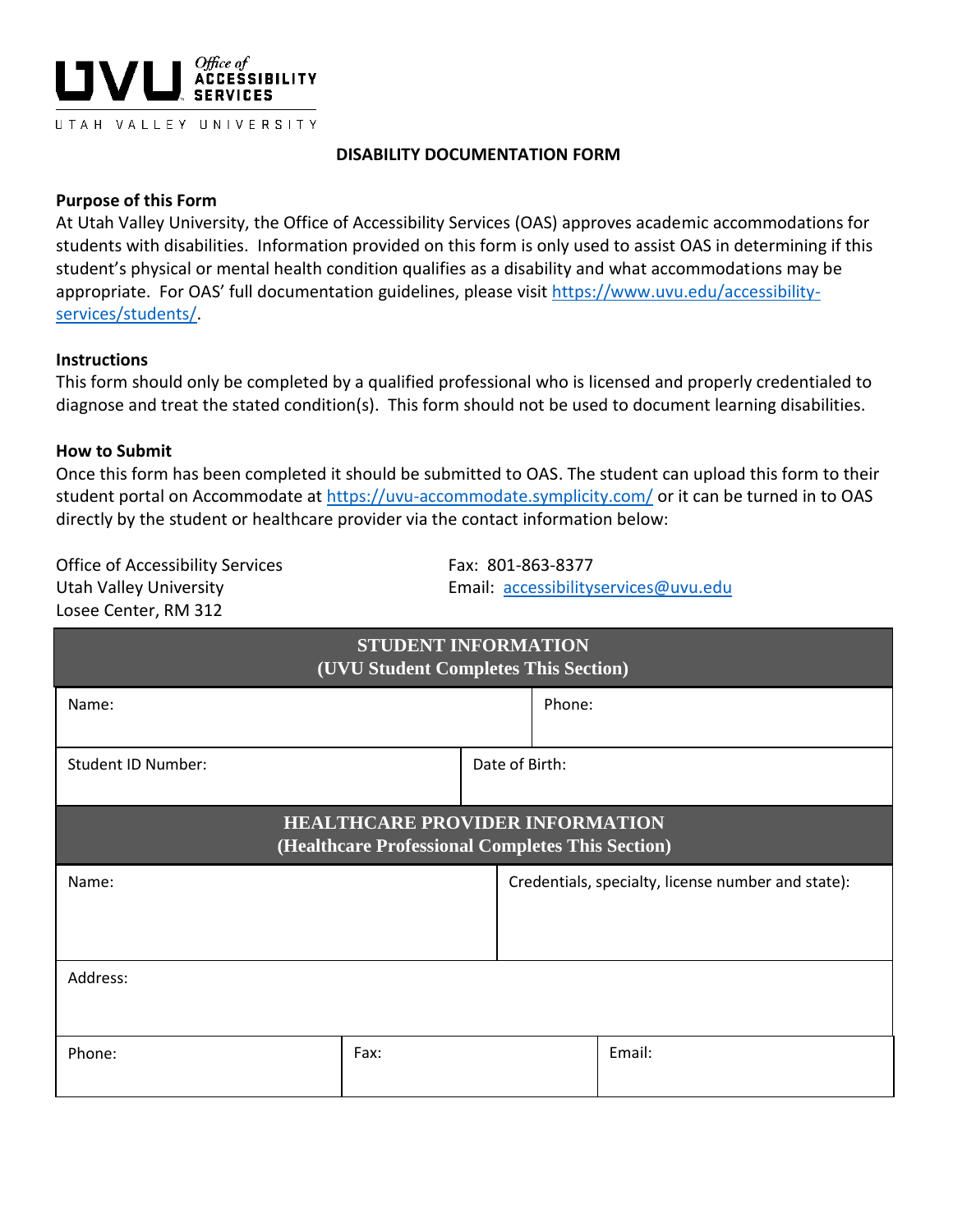# **DISABILITY ASSESSMENT (To be completed by a qualified healthcare provider)**

1. What is the specific diagnosis/health condition? Please also provide the relevant DSM-V or ICD code.

| 2. When was the diagnosis(es) made?             | 3. When did you last see and evaluate the student? |
|-------------------------------------------------|----------------------------------------------------|
| 4. How long have you been treating the student? | 5. What is the frequency of appointments?          |

6. How did you make the diagnosis(es)? What tools or methods were used to evaluate the student's symptoms?

7. Is this a temporary condition? If so, when will the student be cleared to resume normal activity?

8. What are the current symptoms that the student is experiencing?

9. Do the symptoms of the diagnosis(es) need to be reevaluated on a regular basis? If yes, how often?

10. **Functional Limitations**: Information on how the disability currently impacts the student is integral to identifying appropriate accommodations. How does the diagnosis(es) significantly affect the student's performance in academic settings? Provide clear details on how a major life activity is substantially limited by the disability, focusing on such activities which may pertain to an educational environment. Provide a clear sense of the severity, frequency and pervasiveness of the disability. How will any limitations associated with the disability impact the structure of individual courses, testing, program requirements, educational activities, practicum experiences, etc.?